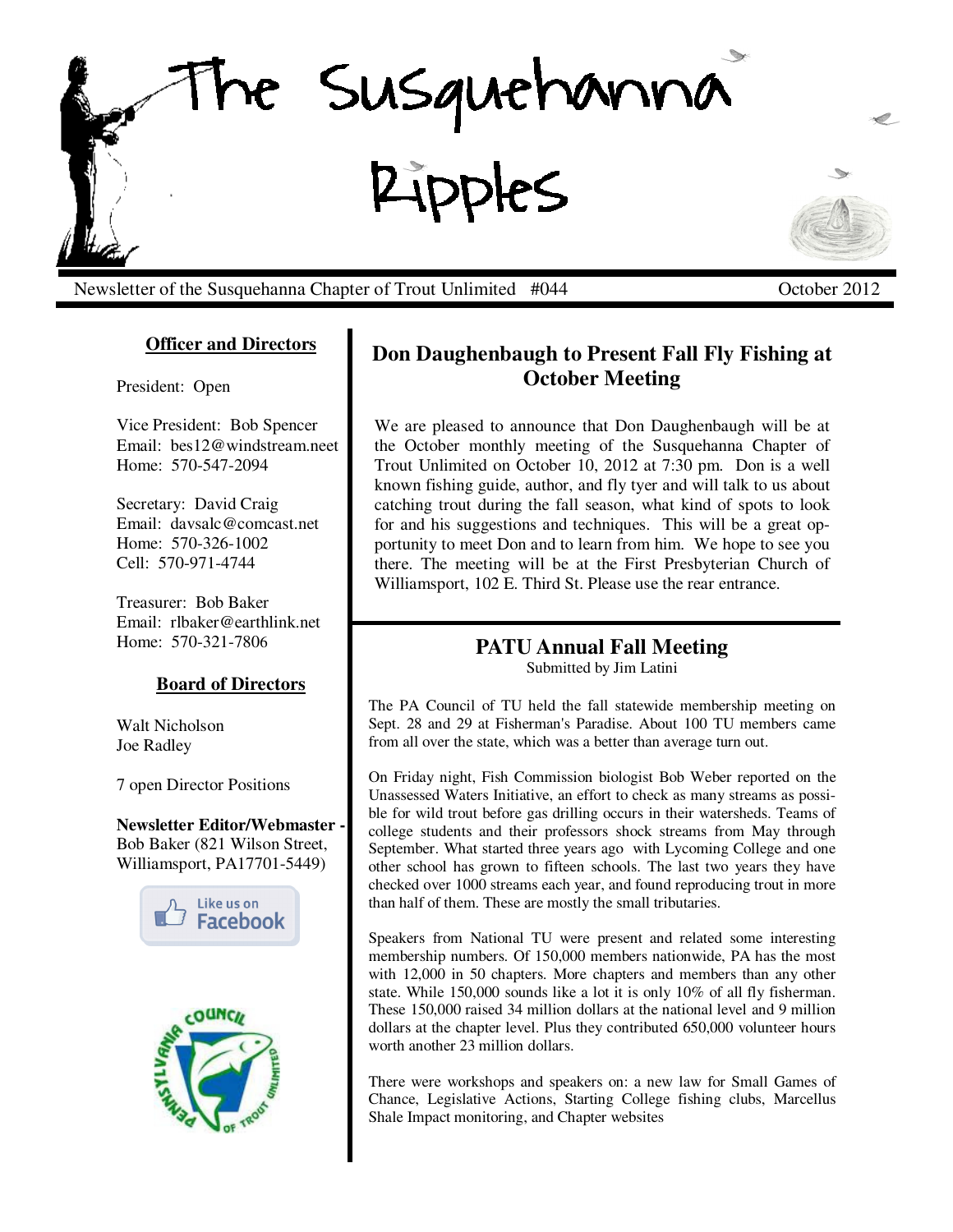| Treasurers Report for the Period April 1, 2012-<br><b>August 31, 2012</b>                                                                                                |                                      | <b>FLY TYING MATERIALS SALE</b>                                                                                                                      |  |
|--------------------------------------------------------------------------------------------------------------------------------------------------------------------------|--------------------------------------|------------------------------------------------------------------------------------------------------------------------------------------------------|--|
| <b>Submitted by Bob Baker, Treasurer</b>                                                                                                                                 |                                      | The Susquehanna Chapter of TU has fly tying                                                                                                          |  |
| <b>Checking Account</b>                                                                                                                                                  |                                      | materials and books for sale. These items are<br>being sold for well below the market price in or-                                                   |  |
| Beginning Balance April 1, 2012                                                                                                                                          | \$1,347.6                            | der to raise funds for the chapter.                                                                                                                  |  |
| <b>Deposits</b><br>Sale of fly tying materials / books<br>In Memoriam Donation for Charles Rodgers                                                                       | 176.50<br>50.00                      | We have india necks, a few very good dry fly<br>necks, necks, hooks, thread, floss, dubbing,<br>quills, fur, and several fishing related books, etc. |  |
| <b>Expenses</b><br>Bob Baker (Reimbursement)<br>April printing of Susquehanna Ripples                                                                                    | 85.00                                | If interested, please contact David Craig for more<br>information.                                                                                   |  |
| Bob Baker (Reimbursment)<br>Post office box yearly rental 58.00<br>May printing of Susquehanna Ripples 126.00                                                            | 199.00                               | <b>Internet Links of Interest</b>                                                                                                                    |  |
| Sales tax 6.71<br>Mail seals 8.29                                                                                                                                        |                                      | PA Council of Trout Unlimited<br>http://www.patrout.org/                                                                                             |  |
| First Presbyterian Church of Williamsport<br>Utility donation                                                                                                            | 50.00                                | <b>National Trout Unlimited</b><br>http://www.tu.org/                                                                                                |  |
| <b>Checking Account Balance</b><br>August 31, 2012                                                                                                                       | \$1,240.12                           | PA Fish and Boat Commission<br>http://www.fish.state.pa.us/                                                                                          |  |
| <b>Savings Account</b>                                                                                                                                                   |                                      | PA DCNR                                                                                                                                              |  |
| Beginning Balance April 1, 2012                                                                                                                                          | \$6,492.70                           | http://www.dcnr.state.pa.us/index.aspx                                                                                                               |  |
| Interest Payment April 13, 2012<br>Interest Payment May 15, 2012<br>Interest Payment June 15, 2012<br>Interest Payment July 15, 2012<br>Interest Payment August 15, 2012 | 0.26<br>0.28<br>0.28<br>0.25<br>0.29 | Laws affecting Fishermen<br>http://fishandboat.com/leg.htm<br>Proposed Regulations of PA Fish and Boat                                               |  |
| Ending balance August 31, 2012                                                                                                                                           | \$6,494.06                           | http://fishandboat.com/reg398.htm                                                                                                                    |  |
| <b>Checking Account Balance</b><br><b>Savings Account Balance</b>                                                                                                        | \$1,240.12<br>\$6,494.06             |                                                                                                                                                      |  |
| Total money in bank                                                                                                                                                      | \$7,734.18                           |                                                                                                                                                      |  |

## **Fall Fishing Report**

Submitted by Jim Latini

This past Summer wasn't too hard on the trout. While the temps have been above average we got just enough rain to avoid drought. September has been cool and rainy and the streams have perked up. Around mid September trout started rising in Lycoming and Pine creeks. Last week I caught some nice fish on dry flies on three evenings and one afternoon at Powys. Slate Run Tackle reports good fishing below the mouth of Slate Run. They stocked some more browns there like they do in the spring. The state starts fall stocking on 10/2. Slate and Cedar and all the tributaries are fishing well.

Kevin McJunkin has been doing well on mountain streams. Penns has good fall hatches of October Caddis, Slate Drakes, Crane Flies, and BWOs going on right now. Guys who fished on Spring this past weekend during the State TU meeting had some very good fishing.

2 The weather doesn't get much better than late September through October. Slip some fishing in with the hunting because these warm days won't last.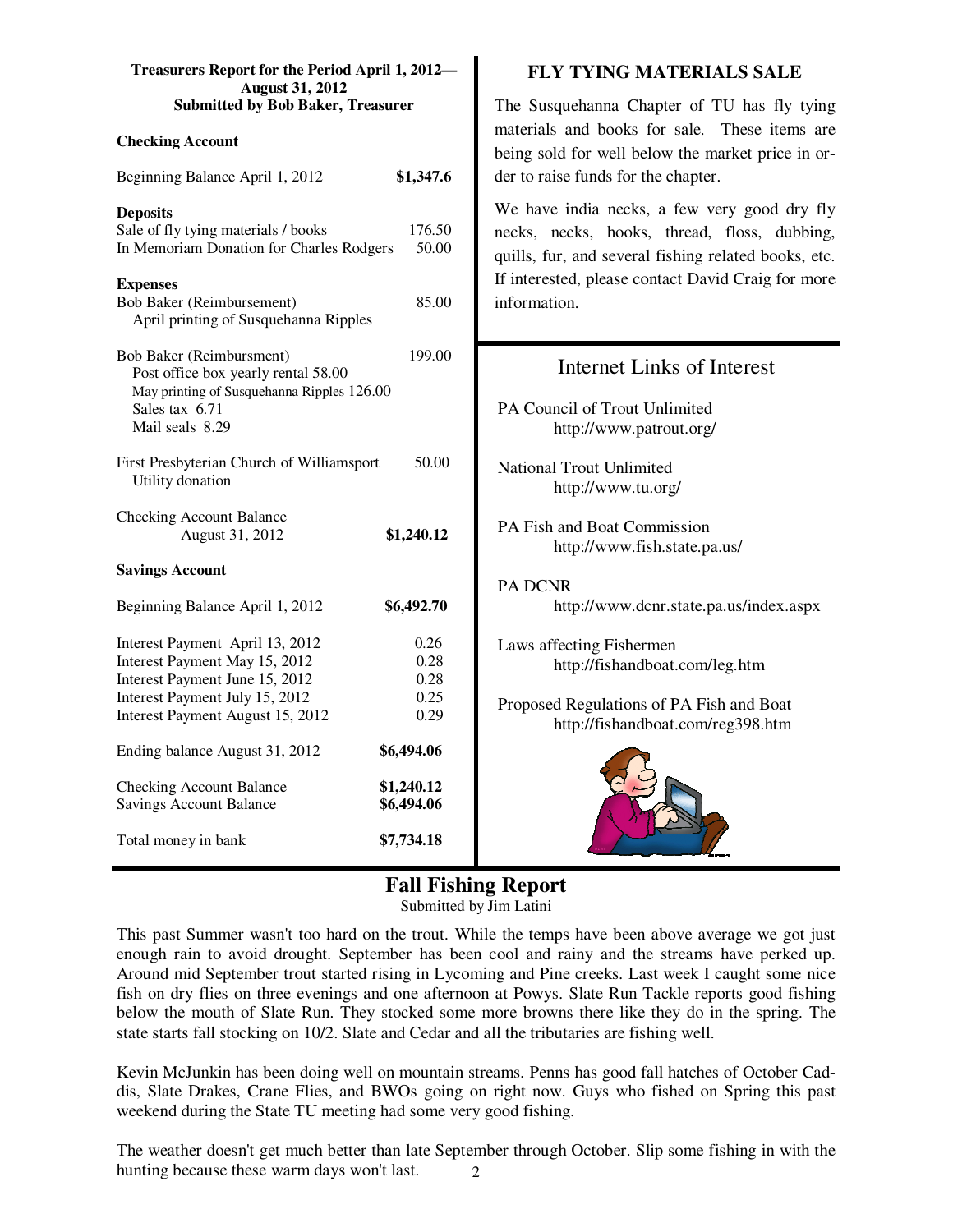| Treasurers Report for the Period September 1, 2011 - August 31, 2012 |  |
|----------------------------------------------------------------------|--|
| <b>Submitted by Bob Baker, Treasurer</b>                             |  |

| <b>Checking Account</b>                                              |                          |
|----------------------------------------------------------------------|--------------------------|
| Beginning Balance September 1, 2011                                  | \$3,165.25               |
| Deposits                                                             |                          |
| Sale of Fly Fishing Materials / books                                | \$<br>176.50             |
| New Member Rebate                                                    | \$<br>75.01              |
| In Memoriam Donation for Charles Rodgers                             | \$<br>50.00              |
| <b>Total Income</b>                                                  | \$301.51                 |
| Expenses                                                             |                          |
| <b>Chapter Meetings – Programs</b>                                   | 550.00                   |
| October 2011 – Dwight Landis \$300                                   |                          |
| November 2011 – Gregg Hoover \$250                                   | 150.00                   |
| Meeting Rental Donation<br>First Presbyterian Church of Williamsport |                          |
| General Office Expenses                                              | 23.87                    |
| Mailing labels and seals                                             |                          |
| Newsletter                                                           | 602.96                   |
| Post Office                                                          | 373.00                   |
| PO Box Yearly Rental \$58.00                                         |                          |
| Bulk Mail Yearly Permit \$195.00                                     |                          |
| <b>Bulk Mail Postage</b><br>\$125.00                                 | 250.00                   |
| Projects<br>Purchase of Fly Tying Material and Books \$200           |                          |
| Donation to the Cleanwater Institute<br>\$50                         |                          |
| Sales Tax                                                            | 26.81                    |
| Youth Programs                                                       | 250.00                   |
| PA Envirothon final payment of commitment                            |                          |
|                                                                      |                          |
| <b>Total Expenses</b>                                                | \$2,226.64               |
| <b>Difference</b>                                                    |                          |
|                                                                      | $$-1,925.13$             |
| Checking Account Balance August 31, 2012                             | \$1,240.12               |
| <b>Savings Account</b>                                               |                          |
| Beginning Balance September 1, 2011                                  | \$6,490.26               |
| Interest Payment September 2011                                      | \$<br>0.28               |
| <b>Interest Payment October 2011</b>                                 | \$<br>0.26               |
| <b>Interest Payment November 2011</b>                                | \$<br>0.28               |
| <b>Interest Payment December 2011</b>                                | \$<br>0.27               |
| <b>Interest Payment January 2012</b>                                 | \$<br>0.26               |
| <b>Interest Payment February 2012</b>                                | \$<br>0.29               |
| <b>Interest Payment March 2012</b>                                   | \$<br>0.26               |
| Interest Payment April 2012<br><b>Interest Payment May 2012</b>      | \$<br>0.26<br>\$<br>0.28 |
| Interest Payment June 2012                                           | \$<br>0.28               |
| Interest Payment July 2012                                           | \$<br>0.25               |
| <b>Interest Payment August 2012</b>                                  | \$<br>0.29               |
| Ending balance August 31, 2012                                       | \$6,493.52               |
| <b>Checking Account Balance</b>                                      | \$1,240.12               |
| <b>Savings Account Balance</b><br>Total money in bank                | \$6,493.52<br>\$7,733.64 |